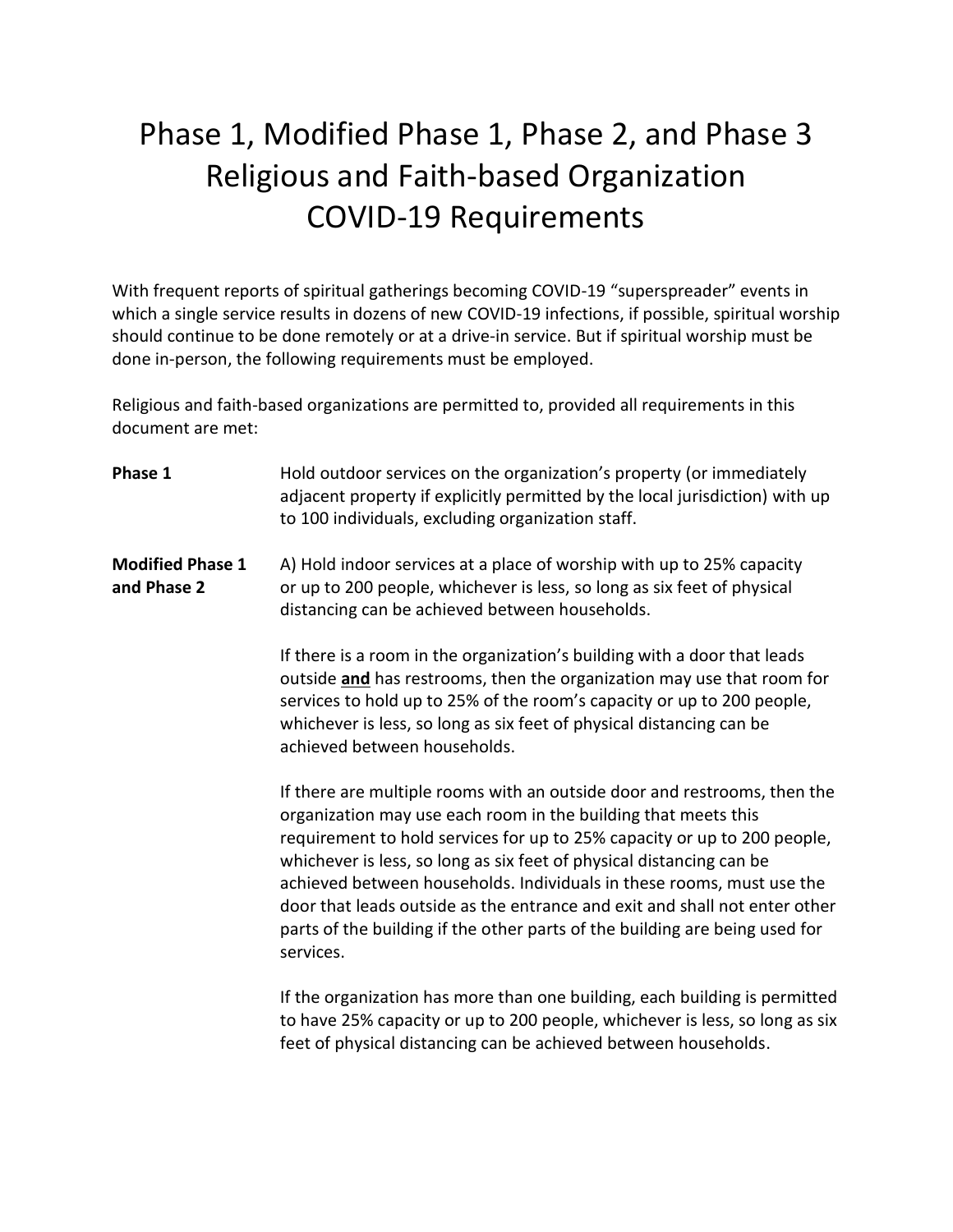B) Hold or provide in-home services or counseling inside a person's residence with up to five total individuals (excluding organization staff).

### **Phase 3** Hold indoor services at a place of worship with up to 50% capacity or up to 400 people, whichever is less, so long as six feet of physical distancing can be achieved between households.

Any organization volunteers are included in the maximum number of permissible individuals. The services covered in these operational guidelines include all worship services, religious study classes, religious ceremonies, religious holiday celebrations, weddings, and funerals.

Organizations are strongly encouraged to keep a log of attendees at each service or counseling session, and to retain that log for at least two weeks. If an outbreak occurs, this information may be critical to help save lives.

### **Safety and Health Requirements**

All organizations (including religious and faith-based organizations) have a general obligation to keep a safe and healthy facility in accordance with state and federal law, and comply with the following COVID-19 organization-specific safety practices, as outlined in Governor Jay Inslee's "Stay Home, Stay Healthy" Proclamation 20-25, and in accordance with the Washington State Department of Labor & Industries [General Requirements and Prevention Ideas for Workplaces](https://lni.wa.gov/forms-publications/F414-164-000.pdf) and the Washington State Department of Health Workplace and Employer Resources & Recommendations at [https://www.doh.wa.gov/Coronavirus/workplace.](https://www.doh.wa.gov/Coronavirus/workplace)

Religious and faith-based organizations must specifically ensure operations follow the main L&I COVID-19 requirements to protect employees, members, and visitors:

- Educate all employees in the language in which they are most proficient about coronavirus, how to prevent transmission, and the owner's COVID-19 policies.
- Screen employees for signs/symptoms of COVID-19 at the start of every shift. Make sure sick employees stay home or immediately go home if they feel or appear sick. Cordon off any areas where an employee with probable or confirmed COVID-19 illness worked, touched surfaces, etc., until the area and equipment is cleaned and disinfected. Follow the cleaning guidelines set by the CDC to deep clean and disinfect.
- Maintain minimum six-foot separation between all employees, members, and visitors in all interactions and at all times. When strict physical distancing is not feasible for a specific task, other prevention measures are required, such as use of barriers, minimization of individuals in narrow, enclosed areas and waiting rooms, staggered breaks, and work shift starts.
- Provide personal protective equipment (PPE) such as gloves and face coverings as appropriate or required to employees for the activity being performed. Require employees to use PPE as appropriate or required for the activity being performed. A facial covering must be worn by every individual not alone at the location unless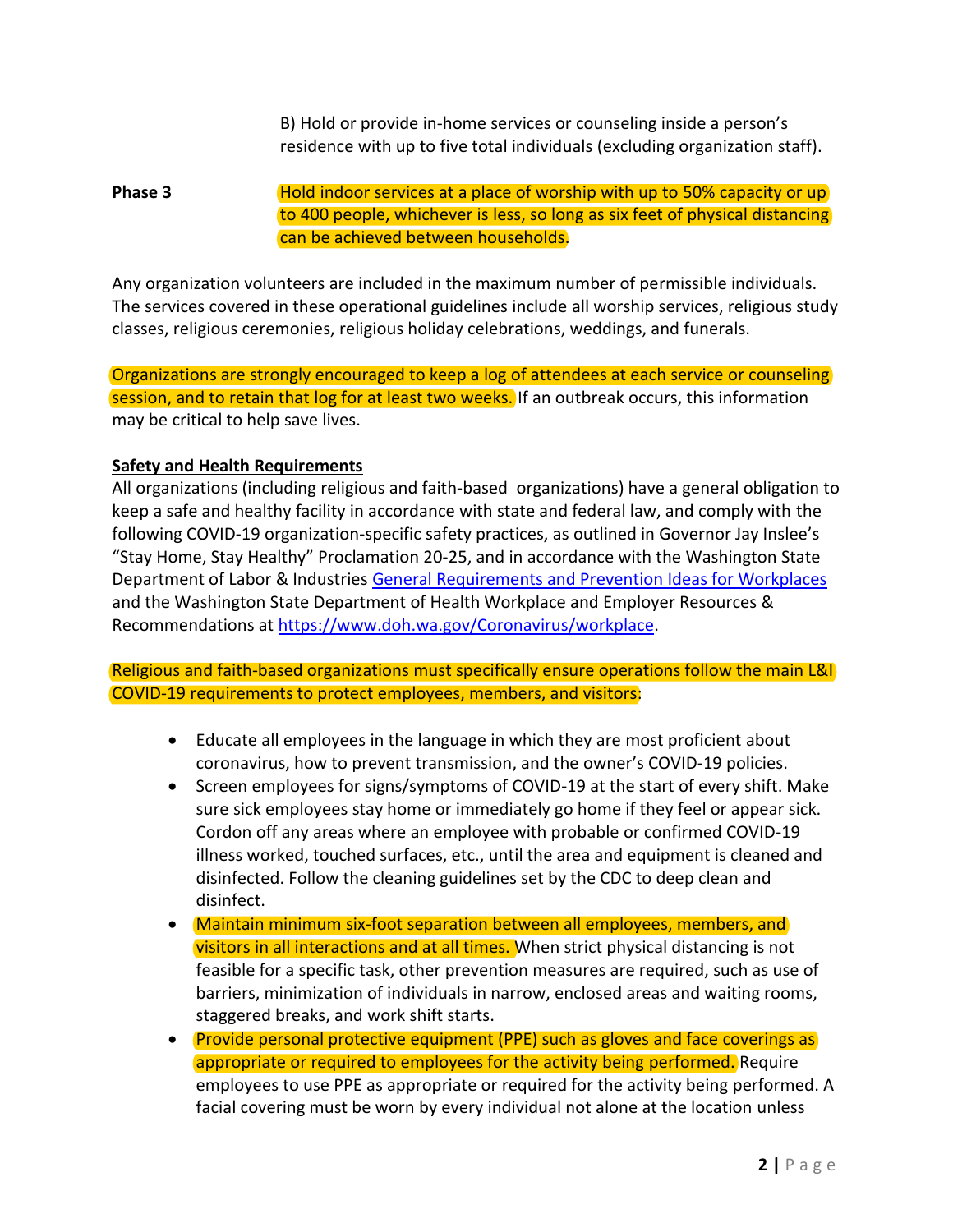their exposure dictates a higher level of protection under Department of Labor & Industries safety and health rules and guidance. Refer t[o Coronavirus Facial Covering](https://www.lni.wa.gov/agency/_docs/wacoronavirushazardconsiderationsemployers.pdf)  [and Mask Requirements](https://www.lni.wa.gov/agency/_docs/wacoronavirushazardconsiderationsemployers.pdf) for additional details. A cloth facial covering is described in the Department of Health guidance,

[https://www.doh.wa.gov/Portals/1/Documents/1600/coronavirus/ClothFacemasks.](https://www.doh.wa.gov/Portals/1/Documents/1600/coronavirus/ClothFacemasks.pdf) [pdf.](https://www.doh.wa.gov/Portals/1/Documents/1600/coronavirus/ClothFacemasks.pdf)

- Ensure frequent and adequate hand washing with adequate maintenance of supplies. Use single use disposable gloves, where safe and applicable, to prevent transmission on items that are touched frequently or shared and discard after a single use.
- Establish a housekeeping schedule that includes frequent cleaning and sanitizing with a particular emphasis on commonly touched services.

#### A location-specific COVID-19 Supervisor shall be designated by the organization at each location (indoor and outdoor) to monitor the health of employees and enforce the COVID-19 safety plan.

An employee may refuse to perform unsafe work, including hazards created by COVID-19. And, it is unlawful for the employer to take adverse action against an employee who has engaged in safety-protected activities under the law if their work refusal meets certain requirements.

Employees who choose to remove themselves from a worksite because they do not believe it is safe to work due to the risk of COVID-19 exposure may have access to certain leave or unemployment benefits. Employers must provide high-risk individuals covered by Proclamation 20-46 with their choice of access to available employer-granted accrued leave or unemployment benefits if an alternative work arrangement is not feasible. Other employees may have access to expanded family and medical leave included in the Families First Coronavirus Response Act, access to use unemployment benefits, or access to other paid time off depending on the circumstances. Additional information is available at [https://www.lni.wa.gov/agency/outreach/paid-sick-leave-and-coronavirus-covid-19-common](https://www.lni.wa.gov/agency/outreach/paid-sick-leave-and-coronavirus-covid-19-common-questions)[questions.](https://www.lni.wa.gov/agency/outreach/paid-sick-leave-and-coronavirus-covid-19-common-questions)

## **All religious and faith-based organizations are required to comply with the following COVID-19 organization-specific safety practices:**

1. Prior to beginning operations as described in this document, all religious and faith-based organizations are required to develop for each location (indoor and outdoor if applicable) a comprehensive COVID-19 exposure control, mitigation and recovery plan. The plan must include policies regarding the following control measures: PPE utilization; on-location physical distancing; hygiene; sanitation; symptom monitoring; incident reporting; location disinfection procedures; COVID-19 safety training; exposure response procedures and a post-exposure incident project-wide recovery plan. A copy of the plan must be available at the location for inspection by state and local authorities,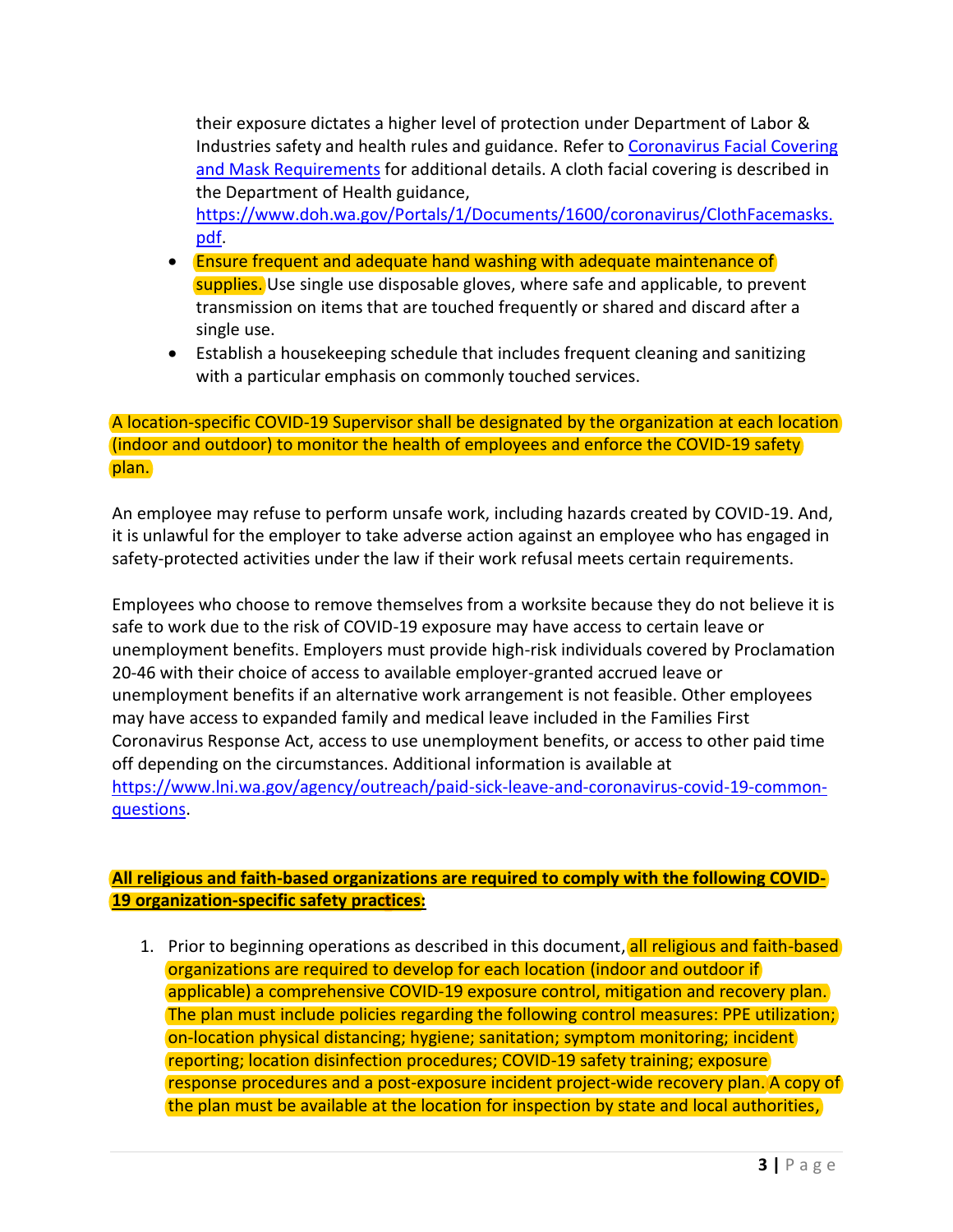but state and local authorities are not required to preapprove the plan. **Failure to meet** planning requirements may result in sanctions, including the location being shut down.

- 2. COVID-19 safety information and requirements, such as CDC, DOH, OSHA posters shall be visibly posted at each location (indoor and outdoor).
- 3. Authorized access to the organization's indoor location should primarily be through the front door. Other access points should be kept closed.
- 4. All employees, members, and visitors in attendance shall wear face coverings before, during, and after the service (whether indoor or outdoor).
- 5. There may be no direct physical contact between servers and members or visitors. Anything to be consumed may not be presented to the members or visitors in a communal container or plate.
- 6. No choirs shall perform during the service. Singing is permitted, but individuals must not remove their face coverings to sing – it must stay on for the duration of the service.
- 7. All services may provide access to restrooms, provided that access is controlled and limited to no more than 2 people at a time. Individuals waiting to use the restroom must maintain at least 6 feet of distance between each person.
- 8. Soap and running water shall be abundantly provided at locations for frequent handwashing. Employees should be encouraged to leave their workstations to wash their hands regularly, and required to do so before and after going to the bathroom, before and after eating and after coughing, sneezing or blowing their nose. **Alcohol**based hand sanitizers with greater than 60% ethanol or 70% isopropanol should also be provided and used, but are not a replacement for the water requirement.
- 9. Disinfectants must be available to employees, members, and visitors throughout the location (indoor and outdoor) and ensure cleaning supplies are frequently replenished.
- 10. Clean and disinfect high-touch surfaces after each use—including personal work stations, mirrors, chairs, headrests and armrests, doorknobs, handrails, restrooms and breakrooms—using soapy water, followed by the appropriate disinfectants. If these areas cannot be cleaned and disinfected frequently, the organization shall be shut down until such measures can be achieved and maintained.
- 11. All organizations must adhere to physical distancing requirements and have six feet of space between workstations or have physical barriers between them.